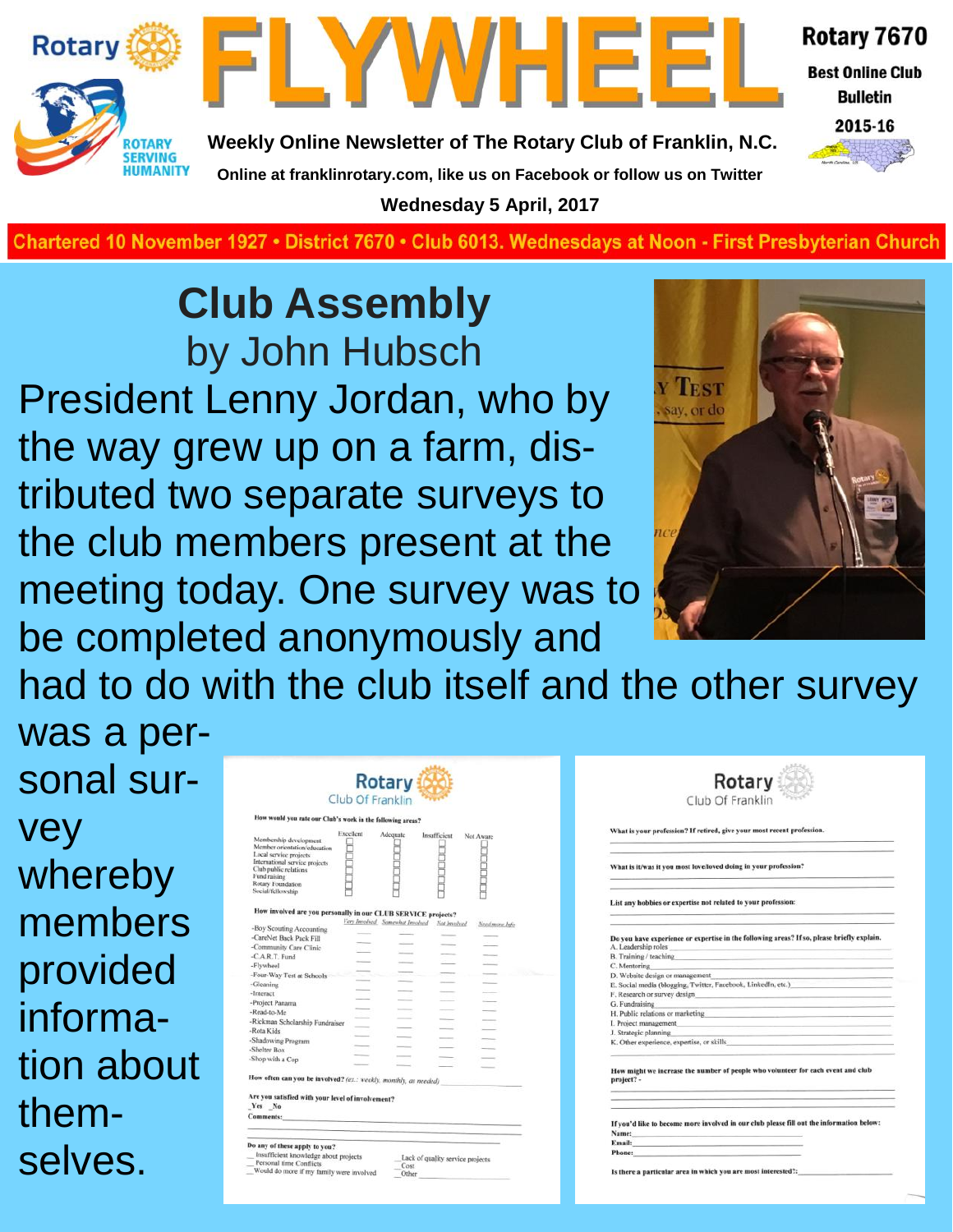



**Weekly Online Newsletter of The Rotary Club of Franklin, N.C. Online at franklinrotary.com, like us on Facebook or follow us on Twitter Wednesday 5 April, 2017**



**Best Online Club Bulletin** 



**Charted November 29, 1927 • District 7670 • Club 6013 Wednesdays at Noon - First Presbyterian Church**

### **Membership Minute**

This is the second posting for John Wert proposed for new membership and sponsored by Past President Sean. Any questions comments or concerns see Sean or any board member.

## **Board Meeting 4/18**

If you need a makeup, please plan to attend the RC of Franklin April board meeting at Lazy Hiker 530p

## **Foundation Contributions**

Mike Norris-foundation chair recently stressed the importance of making your foundation contributions.

He gave the club an update on where it was so far for the year and that you have an opportunity to make it very easy through Rotary Direct. As of now there are currently 17 club members enrolled. See Mike and he'll get you started!!



### **Cart Contributions!**

On Wednesday the club recognized Patsy Parker, Dick Pritts and Vic Perry for contributing at least

\$100 to the CART Fund. **Great** work!!



## **If You Would Like to Go to the RI Convention…**

President Lenny has announced that there are some monies available to help offset registration costs. See Lenny now and he'll give you an incentive for registering

**Rotary Service 4/12/17** Greeter: TBA



Prayer/Pledge/4 Way: Sandy Frazier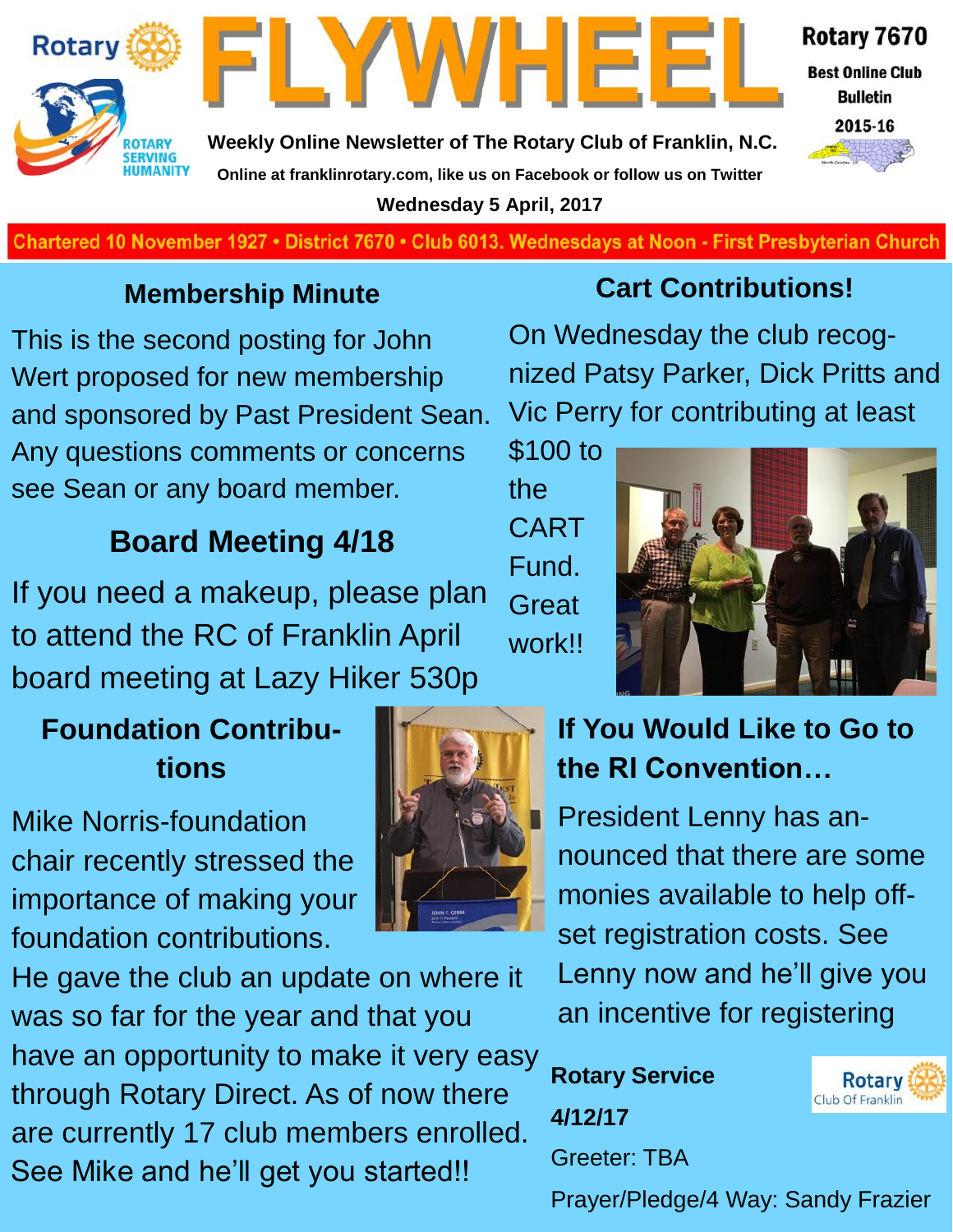



Rotary 7670

**Best Online Club Bulletin** 

2015-16

**Weekly Online Newsletter of The Rotary Club of Franklin, N.C. Online at franklinrotary.com, like us on Facebook or follow us on Twitter**

**Wednesday 5 April, 2017**

#### **Chartered 10 November 1927 • District 7670 • Club 6013. Wednesdays at Noon - First Presbyterian Church**



**FHS Interact and Satellite Club Collecting Books!**

The Franklin High School Interact Club is presently collecting books through March for the Read2Me pro-

ject. The Rotary Club of Franklin Evening club has also gotten involved. Please drop off any unwanted new or gently used books to be donated to the project. Interact has the drive going in several classrooms at the high school and **the satellite Club has a couple of drop-offs at some businesses like American Computer Sales and Gooder Grafix. See Satellite Club's Guy Gooder.** Last year the club collected some 650 books and this year they are shooting for 1,000. Lets help them get there!!

#### **AG Sean Needs Flywheel Editor VERY SOON! We are down to THREE MONTHS!**

If you are interested in publishing the newsletter each week please see AG Sean. He would like to let someone else do this. Its difficult for him to continue during the day. Doesn't take more than an hour and a half each week. **We need to find someone soon as Sean will no longer be able to do it as of July 1st which means there will no longer be a Flywheel after that time.** We can train that person before they take it over. See Sean or Stephanie Smith!

# **Murphy Golf Tourney in May!**

Attention golfers...AG Sean is encouraging anyone interested to participate in the Rotary Club of Murphy's annual golf tourney fundraiser Saturday May 13th at the Ridges in Hayesville. The tourney is a three person captain's choice with tee off at 930a. Cost is \$240



per team and includes green and cart fees. Please let the Murphy club know by May 5th of you are interested. Contact Matt Gutierrez, Murphy club president at 828-399-1266.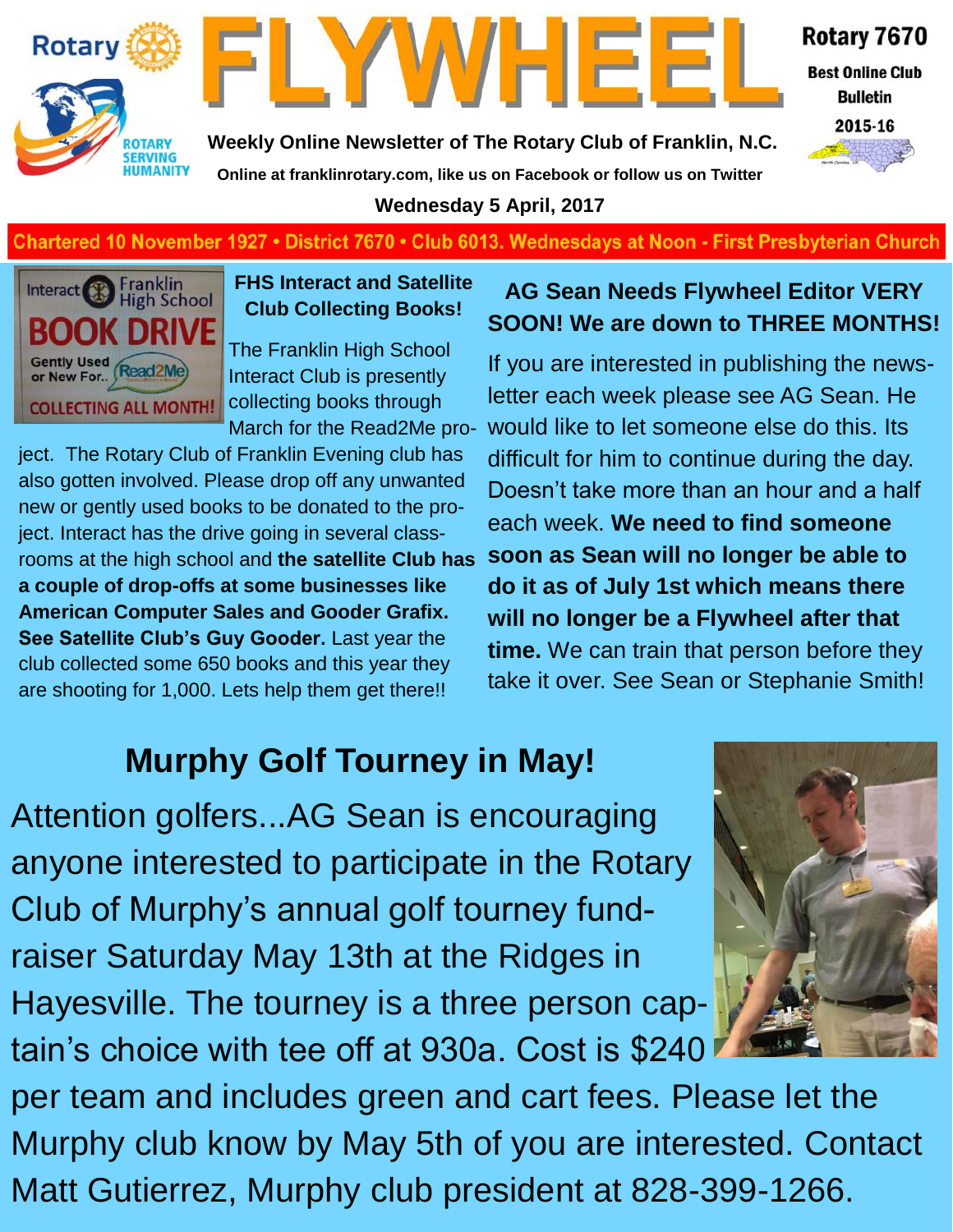

**Charted November 29, 1927 • District 7670 • Club 6013 Wednesdays at Noon - First Presbyterian Church**

## **Notes from The Top**

This week as I was planning for my last Club Assembly, it was hard not to reflect on the year and what it was like trying to lead this group of awesome people who really did not need a leader! I realized that while standing in as your president, it was me that was getting more than I anticipated as President.

We have had ups and downs, but as I stood in front of you and listened as our Exchange Student Bea read the Rotary Prayer in Italian, it made me proud to be a Rotarian and to have the honor to lead you.

None of us know where life will lead us in the future, but the time we have together in Rotary is a time we should all recognize as precious. Look at the things our club has achieved, from Polio to Cart, to scholarships, Global Grants, Panama and hosting an international exchange student. It really is amazing what we as a club can do that a single individual would be hard pressed to do unless you were Bill Gates.

Enjoy the time you have in Rotary. It is a special time.

Cheers and Thank you,

Lenny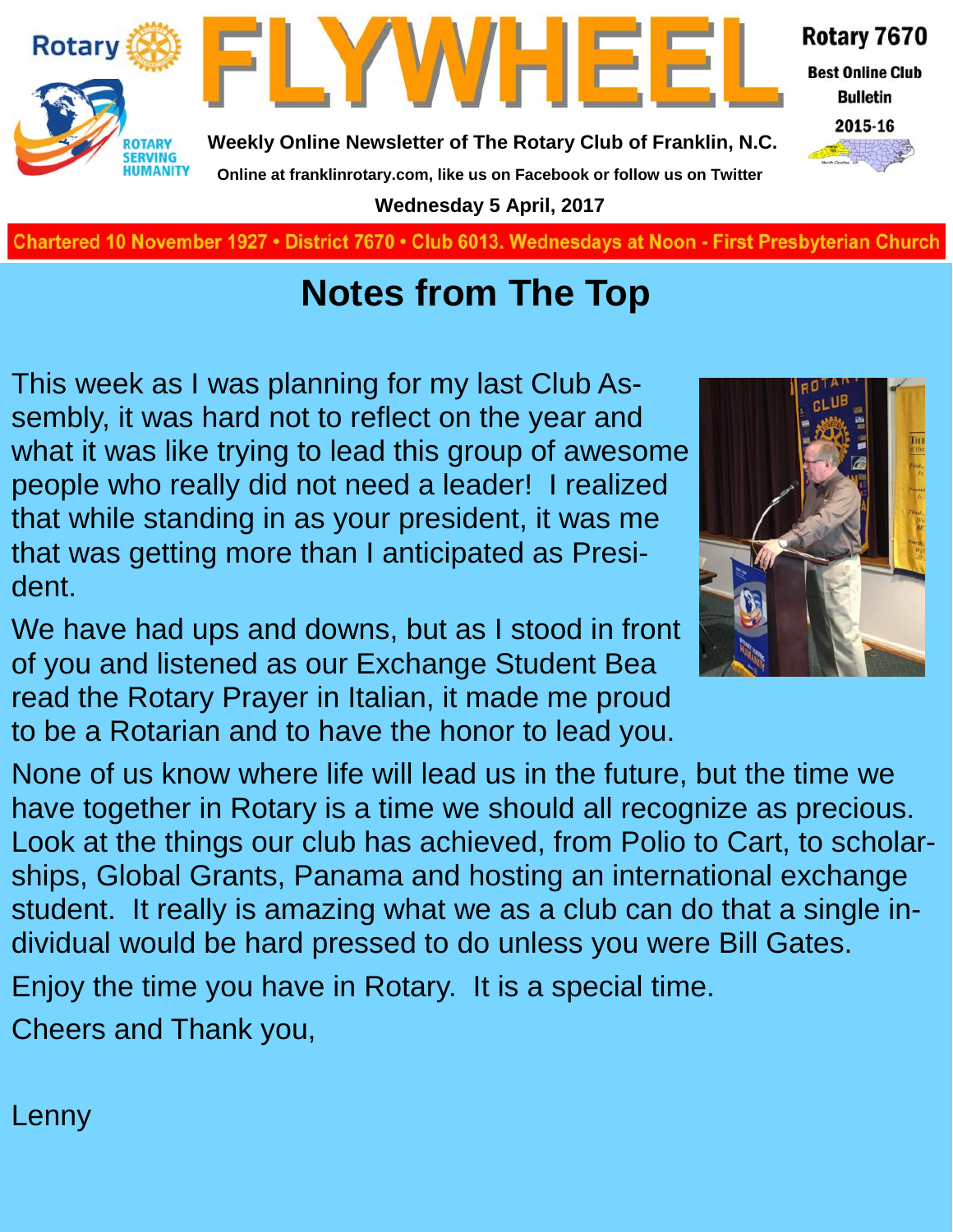



**Weekly Online Newsletter of The Rotary Club of Franklin, N.C. Online at franklinrotary.com, like us on Facebook or follow us on Twitter Wednesday 5 April, 2017**

**Charted November 29, 1927 • District 7670 • Club 6013 Wednesdays at Noon - First Presbyterian Church**

## **District Conference April 28th-30th!!**

Nows the time to make plans for the upcoming District Conference in Hickory. There will be a free youth conference on Friday 10a-3p..dinner for Rotarians Friday Night then the regular conference Saturday and breakfast Sunday. Club is reimbursing first 20 members \$75 on registration fee AND board members!. **Register now at rotary7670.org for the conference!!! District only \$145.** 



Rotary 7670

**Best Online Club Bulletin** 2015-16

# **Fred's Funnies**

**Great Puns…..**

\*\***An invisible man marries an invisible woman. The kids were nothing to look at either.**

**\*\*Deja Moo: The feeling that you've heard this bull before**

**\*\*I went to buy some camouflage trousers the other day, but I couldn't find any.**

**\*\*A man woke up in a hospital after a serious accident. He shouted, "Doctor, doctor, I can't feel my legs!" The doctor replied, "I know, I amputated your arms!"**